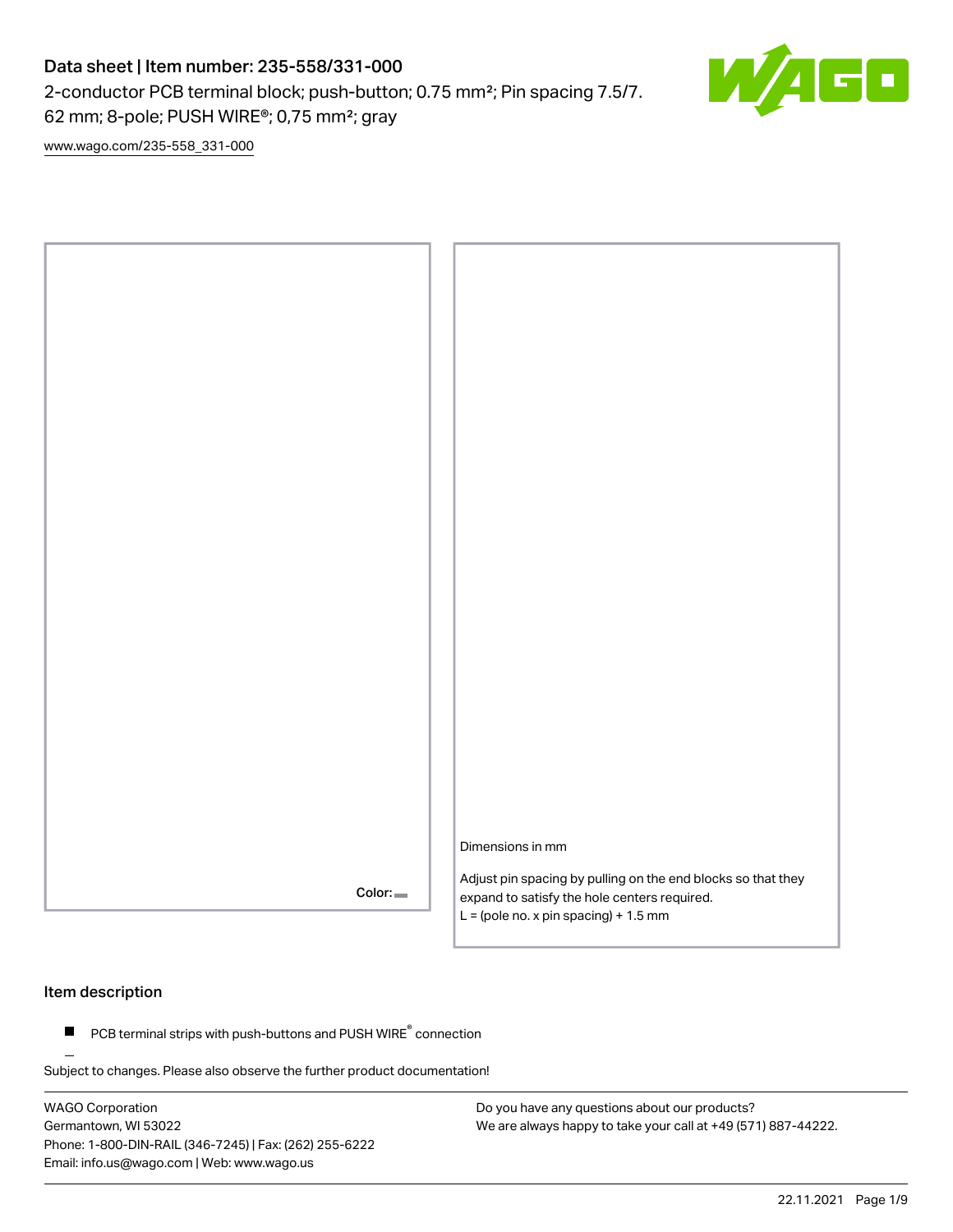

- **Double-wire connection for commoning signals**
- $\blacksquare$ Push-in termination of solid conductors
- Easy conductor removal via push-button  $\blacksquare$
- $\blacksquare$ Set to metric or inch pin spacing by compressing PCB terminal strips or pulling them apart
- $\blacksquare$ Also available with a test slot

### Data Notes

| Variants: | Other pole numbers                                               |
|-----------|------------------------------------------------------------------|
|           | Other colors                                                     |
|           | Mixed-color PCB connector strips                                 |
|           | Direct marking                                                   |
|           | Other versions (or variants) can be requested from WAGO Sales or |
|           | configured at https://configurator.wago.com/                     |
|           |                                                                  |

## Electrical data

### IEC Approvals

| Ratings per                 | IEC/EN 60664-1                                                        |
|-----------------------------|-----------------------------------------------------------------------|
| Rated voltage (III / 3)     | 400 V                                                                 |
| Rated surge voltage (III/3) | 6 <sub>kV</sub>                                                       |
| Rated voltage (III/2)       | 630 V                                                                 |
| Rated surge voltage (III/2) | 6 kV                                                                  |
| Nominal voltage (II/2)      | 1000V                                                                 |
| Rated surge voltage (II/2)  | 6 <sub>kV</sub>                                                       |
| Rated current               | 10A                                                                   |
| Legend (ratings)            | $(III / 2)$ $\triangle$ Overvoltage category III / Pollution degree 2 |

### UL Approvals

| Approvals per                  | UL 1059 |
|--------------------------------|---------|
| Rated voltage UL (Use Group B) | 300 V   |
| Rated current UL (Use Group B) | 10 A    |
| Rated voltage UL (Use Group D) | 300 V   |
| Rated current UL (Use Group D) | 10 A    |

### CSA Approvals

| per    |        |
|--------|--------|
| ovais: | $\sim$ |
| Annr   | SΔ     |
|        | vv.    |
|        | ___    |
|        |        |

Subject to changes. Please also observe the further product documentation!

| WAGO Corporation                                       | Do you have any questions about our products?                 |
|--------------------------------------------------------|---------------------------------------------------------------|
| Germantown, WI 53022                                   | We are always happy to take your call at +49 (571) 887-44222. |
| Phone: 1-800-DIN-RAIL (346-7245)   Fax: (262) 255-6222 |                                                               |
| Email: info.us@wago.com   Web: www.wago.us             |                                                               |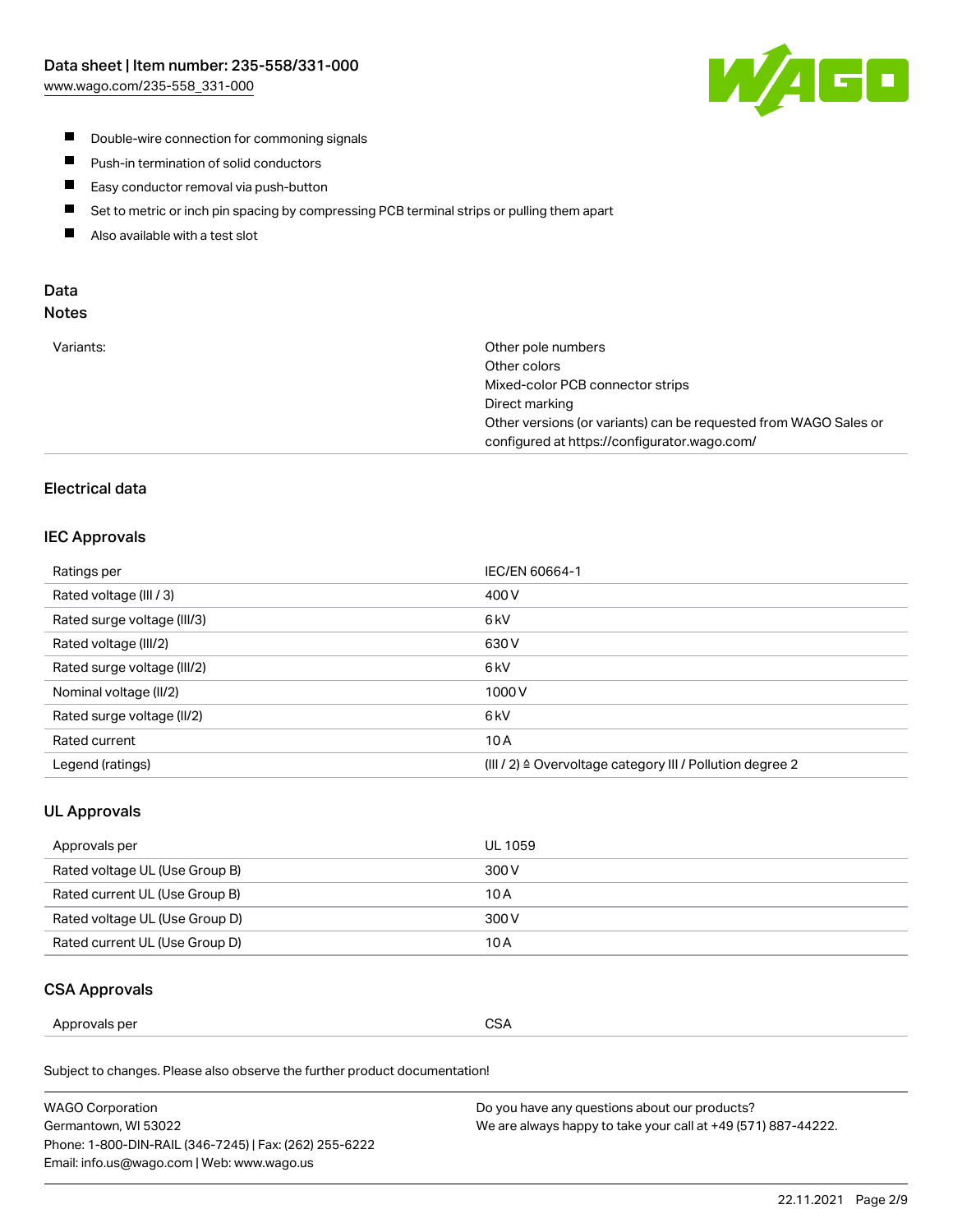[www.wago.com/235-558\\_331-000](http://www.wago.com/235-558_331-000)



| Rated voltage CSA (Use Group B) | 300 V |
|---------------------------------|-------|
| Rated current CSA (Use Group B) |       |

### Connection data

| Total number of connection points | 16 |
|-----------------------------------|----|
| Total number of potentials        |    |
| Number of connection types        |    |
| Number of levels                  |    |

### Connection 1

#### Connection technology PUSH WIRE®

|                                       | <b>PUSH WIRE</b>                       |
|---------------------------------------|----------------------------------------|
| Actuation type                        | Push-button                            |
| Solid conductor                       | $0.20.75$ mm <sup>2</sup> / 24  18 AWG |
| Strip length                          | $910$ mm / 0.35  0.39 inch             |
| Conductor connection direction to PCB | 0°                                     |
| Number of poles                       | 8                                      |

## Physical data

| Pin spacing                          | 7.5/7.62 mm / 0.295/0.3 inch |
|--------------------------------------|------------------------------|
| Width                                | 61.5 mm / 2.421 inch         |
| Height                               | 19.1 mm / 0.752 inch         |
| Height from the surface              | 15.5 mm / 0.61 inch          |
| Depth                                | 12.5 mm / 0.492 inch         |
| Solder pin length                    | 3.6 <sub>mm</sub>            |
| Solder pin dimensions                | $0.8 \times 0.4$ mm          |
| Drilled hole diameter with tolerance | 1 <sup>(+0.1)</sup> mm       |

### PCB contact

| PCB Contact                         | тнт                                      |
|-------------------------------------|------------------------------------------|
| Solder pin arrangement              | over the entire terminal strip (in-line) |
| Number of solder pins per potential |                                          |

## Material data

| Color          | gray |
|----------------|------|
| Material group |      |

Subject to changes. Please also observe the further product documentation!

| <b>WAGO Corporation</b>                                | Do you have any questions about our products?                 |
|--------------------------------------------------------|---------------------------------------------------------------|
| Germantown, WI 53022                                   | We are always happy to take your call at +49 (571) 887-44222. |
| Phone: 1-800-DIN-RAIL (346-7245)   Fax: (262) 255-6222 |                                                               |
| Email: info.us@wago.com   Web: www.wago.us             |                                                               |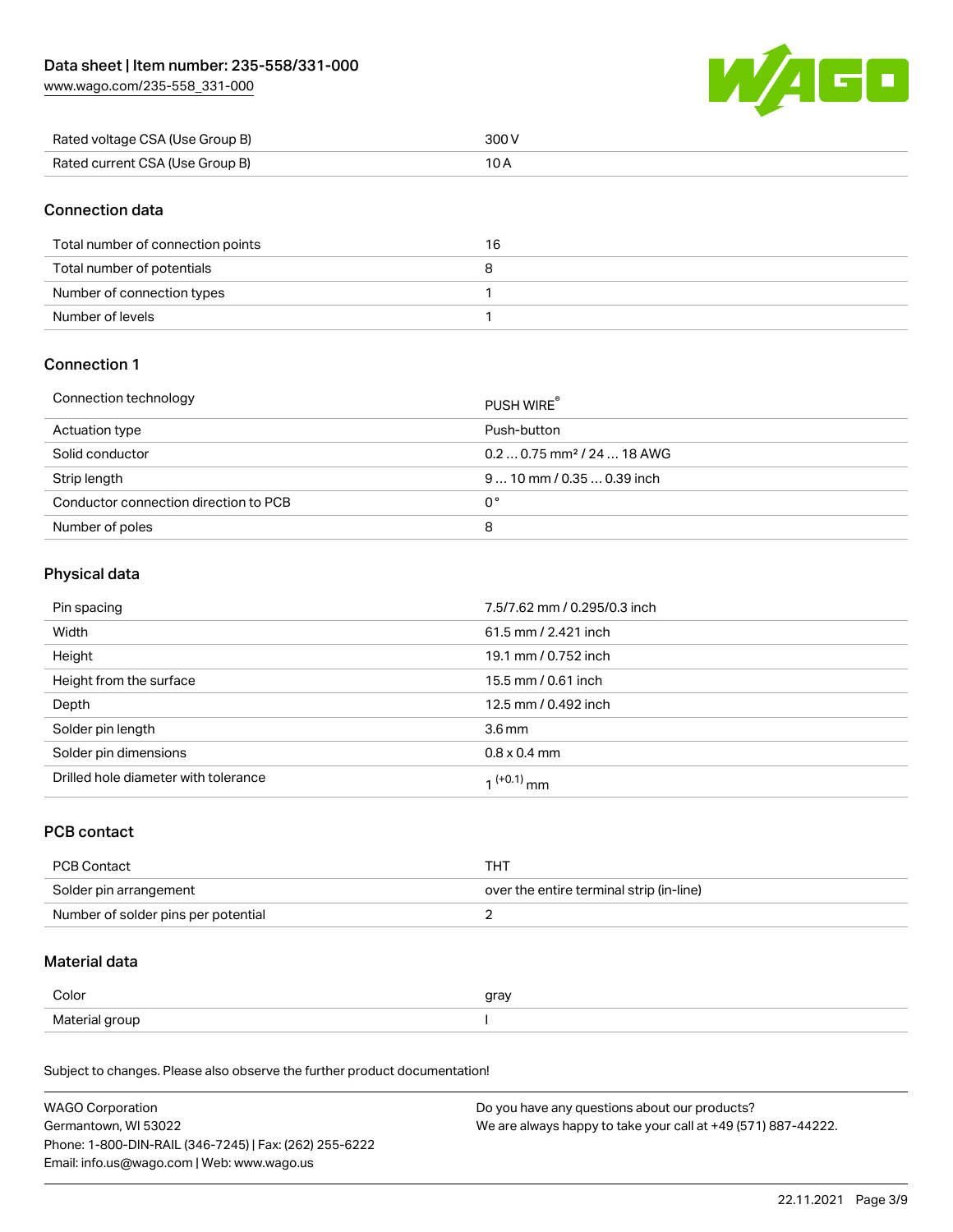[www.wago.com/235-558\\_331-000](http://www.wago.com/235-558_331-000)



| Insulation material               | Polyamide (PA66)                       |
|-----------------------------------|----------------------------------------|
| Flammability class per UL94       | V <sub>0</sub>                         |
| Clamping spring material          | Chrome nickel spring steel (CrNi)      |
| Contact material                  | Electrolytic copper $(E_{\text{Cul}})$ |
| Contact plating                   | tin-plated                             |
| Fire load                         | 0.148 MJ                               |
| Weight                            | 7.4g                                   |
| <b>Environmental requirements</b> |                                        |
| Limit temperature range           | $-60+105 °C$                           |

## Commercial data

| Product Group         | 4 (Printed Circuit) |
|-----------------------|---------------------|
| PU (SPU)              | 60 (15) Stück       |
| Packaging type        | box                 |
| Country of origin     | CH.                 |
| <b>GTIN</b>           | 4044918831499       |
| Customs tariff number | 85369010000         |

### Approvals / Certificates

#### Country specific Approvals

| Logo        | Approval                                      | <b>Additional Approval Text</b> | Certificate<br>name       |
|-------------|-----------------------------------------------|---------------------------------|---------------------------|
|             | <b>CCA</b><br><b>DEKRA Certification B.V.</b> | EN 60947                        | NTR NL-<br>7144           |
| <b>KEMA</b> | <b>CCA</b><br>DEKRA Certification B.V.        | EN 60947                        | 2149549.02                |
|             | <b>CCA</b><br>DEKRA Certification B.V.        | EN 60998                        | NTR <sub>NL</sub><br>6919 |
|             | <b>CCA</b><br>DEKRA Certification B.V.        | EN 60947-7-4                    | NTR NL-<br>7774           |

Subject to changes. Please also observe the further product documentation!

| <b>WAGO Corporation</b>                                | Do you have any questions about our products?                 |
|--------------------------------------------------------|---------------------------------------------------------------|
| Germantown, WI 53022                                   | We are always happy to take your call at +49 (571) 887-44222. |
| Phone: 1-800-DIN-RAIL (346-7245)   Fax: (262) 255-6222 |                                                               |
| Email: info.us@wago.com   Web: www.wago.us             |                                                               |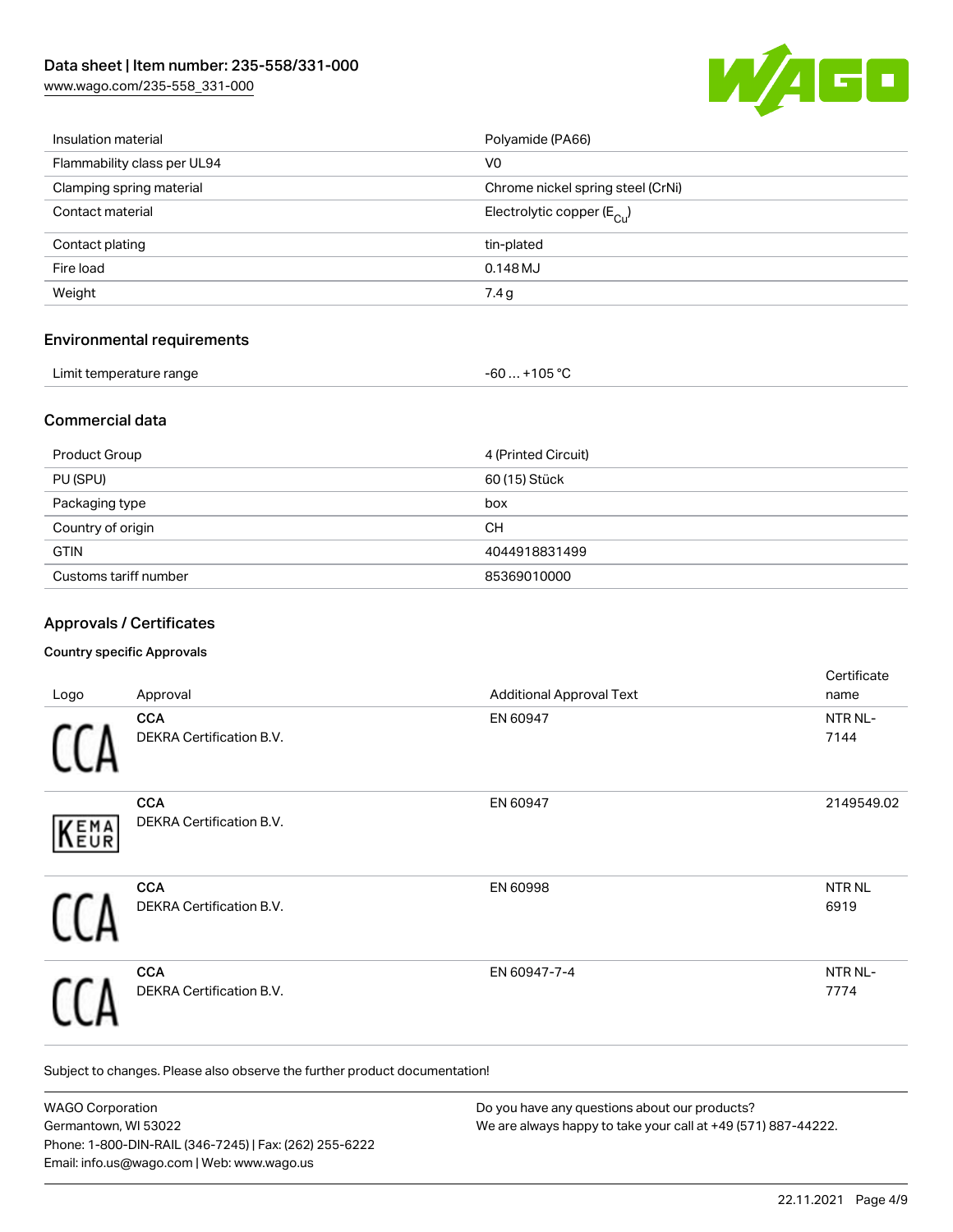



VDE VDE Prüf- und Zertifizierungsinstitut EN 60947 40029328

Ship Approvals

| Logo | Approval                                                | <b>Additional Approval Text</b> | Certificate<br>name               |
|------|---------------------------------------------------------|---------------------------------|-----------------------------------|
| ABS  | <b>ABS</b><br>American Bureau of Shipping               | $\overline{\phantom{0}}$        | $19-$<br>HG1869876-<br><b>PDA</b> |
|      | <b>DNV GL</b><br>Det Norske Veritas, Germanischer Lloyd |                                 | TAE000016Z                        |

#### UL-Approvals

|      |                                     |                                 | Certificate |
|------|-------------------------------------|---------------------------------|-------------|
| Logo | Approval                            | <b>Additional Approval Text</b> | name        |
| J    | UL<br>UL International Germany GmbH | $\overline{\phantom{0}}$        | E45172      |
| ┳    |                                     |                                 |             |

## Optional accessories

| <b>Ferrules</b><br>Ferrule |                                                                                                                         |                      |
|----------------------------|-------------------------------------------------------------------------------------------------------------------------|----------------------|
|                            | Item no.: 216-101<br>Ferrule; Sleeve for 0.5 mm <sup>2</sup> / AWG 22; uninsulated; electro-tin plated; silver-colored  | www.wago.com/216-101 |
|                            | Item no.: 216-104<br>Ferrule; Sleeve for 1.5 mm <sup>2</sup> / AWG 16; uninsulated; electro-tin plated; silver-colored  | www.wago.com/216-104 |
|                            | Item no.: 216-106<br>Ferrule; Sleeve for 2.5 mm <sup>2</sup> / AWG 14; uninsulated; electro-tin plated; silver-colored  | www.wago.com/216-106 |
|                            | Item no.: 216-107<br>Ferrule; Sleeve for 4 mm <sup>2</sup> / AWG 12; uninsulated; electro-tin plated                    | www.wago.com/216-107 |
| I                          | Item no.: 216-108<br>Ferrule; Sleeve for 6 mm <sup>2</sup> / AWG 10; uninsulated; electro-tin plated; silver-colored    | www.wago.com/216-108 |
| ī                          | Item no.: 216-109<br>Ferrule; Sleeve for 10 mm <sup>2</sup> / AWG 8; uninsulated; electro-tin plated                    | www.wago.com/216-109 |
|                            | Item no.: 216-102<br>Ferrule; Sleeve for 0.75 mm <sup>2</sup> / AWG 20; uninsulated; electro-tin plated; silver-colored | www.wago.com/216-102 |

WAGO Corporation Germantown, WI 53022 Phone: 1-800-DIN-RAIL (346-7245) | Fax: (262) 255-6222 Email: info.us@wago.com | Web: www.wago.us

Do you have any questions about our products? We are always happy to take your call at +49 (571) 887-44222.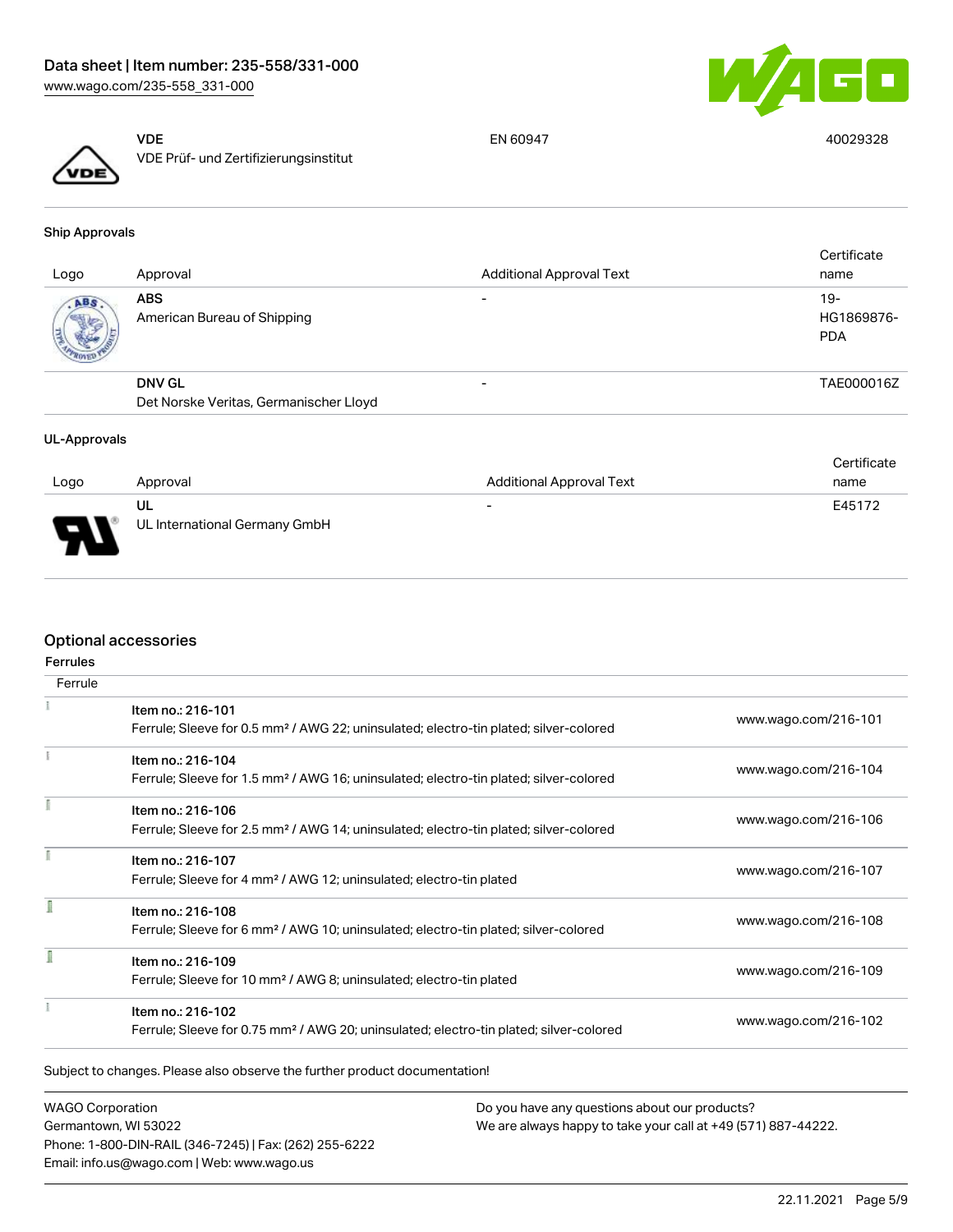Phone: 1-800-DIN-RAIL (346-7245) | Fax: (262) 255-6222

Email: info.us@wago.com | Web: www.wago.us

[www.wago.com/235-558\\_331-000](http://www.wago.com/235-558_331-000)



|              | Item no.: 216-103<br>Ferrule; Sleeve for 1 mm <sup>2</sup> / AWG 18; uninsulated; electro-tin plated                                                                               |                                                                                                                | www.wago.com/216-103 |
|--------------|------------------------------------------------------------------------------------------------------------------------------------------------------------------------------------|----------------------------------------------------------------------------------------------------------------|----------------------|
| Ω            | Item no.: 216-110<br>Ferrule; Sleeve for 16 mm <sup>2</sup> / AWG 6; uninsulated; electro-tin plated; metallic brown                                                               |                                                                                                                | www.wago.com/216-110 |
|              | Item no.: 216-123<br>Ferrule; Sleeve for 1 mm <sup>2</sup> / AWG 18; uninsulated; electro-tin plated; silver-colored                                                               |                                                                                                                | www.wago.com/216-123 |
| $\mathbf{1}$ | Item no.: 216-122<br>Ferrule; Sleeve for 0.75 mm <sup>2</sup> / AWG 20; uninsulated; electro-tin plated; silver-colored                                                            |                                                                                                                | www.wago.com/216-122 |
|              | Item no.: 216-124<br>Ferrule; Sleeve for 1.5 mm <sup>2</sup> / AWG 16; uninsulated; electro-tin plated                                                                             |                                                                                                                | www.wago.com/216-124 |
|              | Item no.: 216-142<br>Ferrule; Sleeve for 0.75 mm <sup>2</sup> / 18 AWG; uninsulated; electro-tin plated; electrolytic copper; gastight<br>crimped; acc. to DIN 46228, Part 1/08.92 |                                                                                                                | www.wago.com/216-142 |
|              | Item no.: 216-132<br>Ferrule; Sleeve for 0.34 mm <sup>2</sup> / AWG 24; uninsulated; electro-tin plated                                                                            |                                                                                                                | www.wago.com/216-132 |
|              | Item no.: 216-121<br>Ferrule; Sleeve for 0.5 mm <sup>2</sup> / AWG 22; uninsulated; electro-tin plated; silver-colored                                                             |                                                                                                                | www.wago.com/216-121 |
|              | Item no.: 216-143<br>Ferrule; Sleeve for 1 mm <sup>2</sup> / AWG 18; uninsulated; electro-tin plated; electrolytic copper; gastight<br>crimped; acc. to DIN 46228, Part 1/08.92    |                                                                                                                | www.wago.com/216-143 |
|              | Item no.: 216-131<br>Ferrule; Sleeve for 0.25 mm <sup>2</sup> / AWG 24; uninsulated; electro-tin plated; silver-colored                                                            |                                                                                                                | www.wago.com/216-131 |
|              | Item no.: 216-141<br>Ferrule; Sleeve for 0.5 mm <sup>2</sup> / 20 AWG; uninsulated; electro-tin plated; electrolytic copper; gastight<br>crimped; acc. to DIN 46228, Part 1/08.92  |                                                                                                                | www.wago.com/216-141 |
|              | Item no.: 216-152<br>Ferrule; Sleeve for 0.34 mm <sup>2</sup> / AWG 24; uninsulated; electro-tin plated                                                                            |                                                                                                                | www.wago.com/216-152 |
|              | Item no.: 216-203<br>Ferrule; Sleeve for 1 mm <sup>2</sup> / AWG 18; insulated; electro-tin plated; red                                                                            |                                                                                                                | www.wago.com/216-203 |
|              | Item no.: 216-206<br>Ferrule; Sleeve for 2.5 mm <sup>2</sup> / AWG 14; insulated; electro-tin plated; blue                                                                         |                                                                                                                | www.wago.com/216-206 |
|              | Item no.: 216-207<br>Ferrule; Sleeve for 4 mm <sup>2</sup> / AWG 12; insulated; electro-tin plated; gray                                                                           |                                                                                                                | www.wago.com/216-207 |
|              | Item no.: 216-202<br>Ferrule; Sleeve for 0.75 mm <sup>2</sup> / 18 AWG; insulated; electro-tin plated; gray                                                                        |                                                                                                                | www.wago.com/216-202 |
|              | Item no.: 216-151<br>Ferrule; Sleeve for 0.25 mm <sup>2</sup> / AWG 24; uninsulated; electro-tin plated                                                                            |                                                                                                                | www.wago.com/216-151 |
| j            | Item no.: 216-204<br>Ferrule; Sleeve for 1.5 mm <sup>2</sup> / AWG 16; insulated; electro-tin plated; black                                                                        |                                                                                                                | www.wago.com/216-204 |
|              | Subject to changes. Please also observe the further product documentation!                                                                                                         |                                                                                                                |                      |
|              | <b>WAGO Corporation</b><br>Germantown, WI 53022                                                                                                                                    | Do you have any questions about our products?<br>We are always happy to take your call at +49 (571) 887-44222. |                      |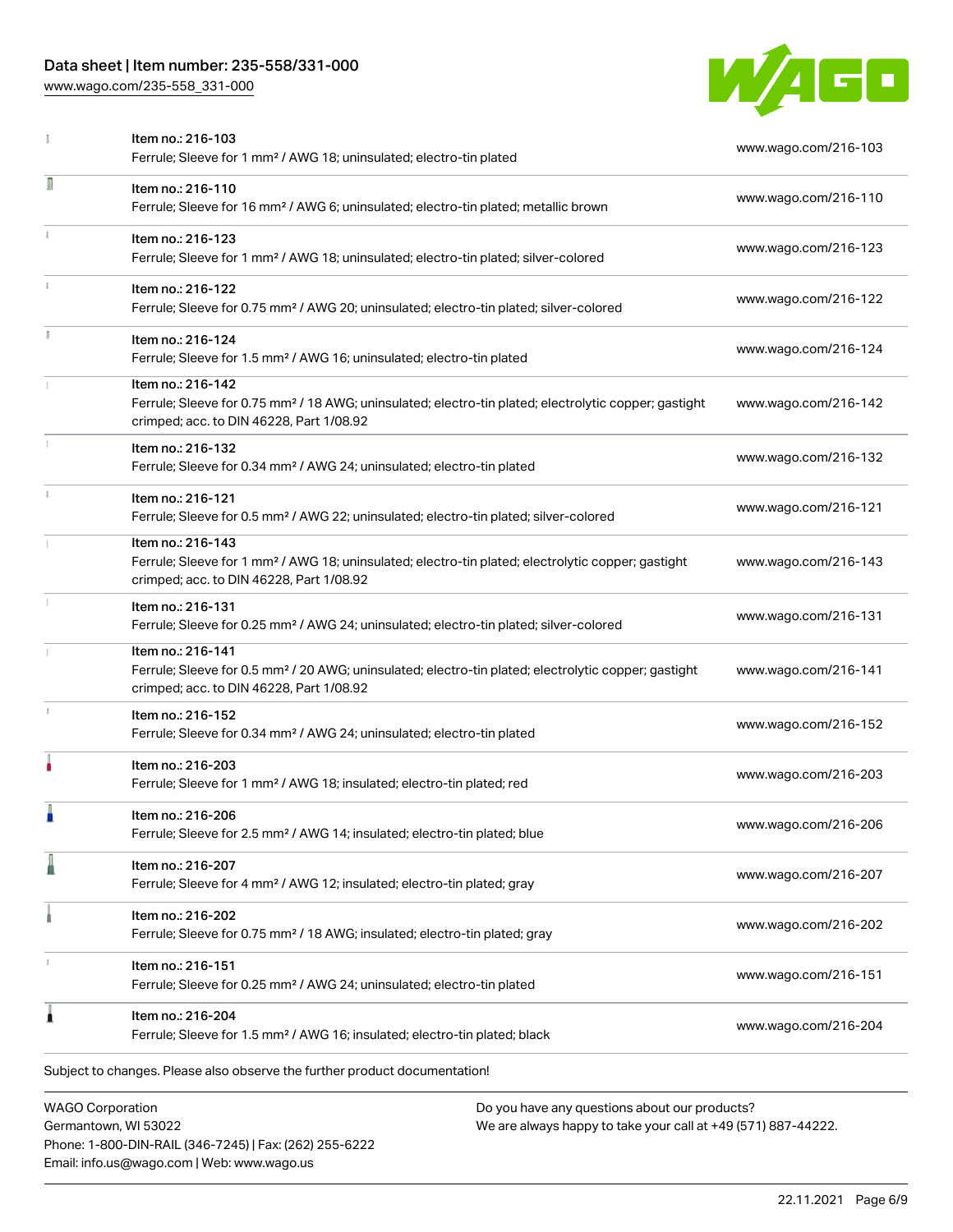[www.wago.com/235-558\\_331-000](http://www.wago.com/235-558_331-000)



|   | Item no.: 216-209<br>Ferrule; Sleeve for 10 mm <sup>2</sup> / AWG 8; insulated; electro-tin plated; red                                                                                                    | www.wago.com/216-209                                         |
|---|------------------------------------------------------------------------------------------------------------------------------------------------------------------------------------------------------------|--------------------------------------------------------------|
|   | Item no.: 216-205<br>Ferrule; Sleeve for 2.08 mm <sup>2</sup> / AWG 14; insulated; electro-tin plated; yellow                                                                                              | www.wago.com/216-205                                         |
|   | Item no.: 216-144<br>Ferrule; Sleeve for 1.5 mm <sup>2</sup> / AWG 16; uninsulated; electro-tin plated; electrolytic copper; gastight<br>crimped; acc. to DIN 46228, Part 1/08.92; silver-colored          | www.wago.com/216-144                                         |
|   | Item no.: 216-208<br>Ferrule; Sleeve for 6 mm <sup>2</sup> / AWG 10; insulated; electro-tin plated; electrolytic copper; gastight crimped; www.wago.com/216-208<br>acc. to DIN 46228, Part 4/09.90; yellow |                                                              |
|   | Item no.: 216-201<br>Ferrule; Sleeve for 0.5 mm <sup>2</sup> / 20 AWG; insulated; electro-tin plated; white                                                                                                | www.wago.com/216-201                                         |
|   | Item no.: 216-223<br>Ferrule; Sleeve for 1 mm <sup>2</sup> / AWG 18; insulated; electro-tin plated; red                                                                                                    | www.wago.com/216-223                                         |
|   | Item no.: 216-210<br>Ferrule; Sleeve for 16 mm <sup>2</sup> / AWG 6; insulated; electro-tin plated; electrolytic copper; gastight crimped; www.wago.com/216-210<br>acc. to DIN 46228, Part 4/09.90; blue   |                                                              |
|   | Item no.: 216-241<br>Ferrule; Sleeve for 0.5 mm <sup>2</sup> / 20 AWG; insulated; electro-tin plated; electrolytic copper; gastight<br>crimped; acc. to DIN 46228, Part 4/09.90; white                     | www.wago.com/216-241                                         |
|   | Item no.: 216-242<br>Ferrule; Sleeve for 0.75 mm <sup>2</sup> / 18 AWG; insulated; electro-tin plated; electrolytic copper; gastight<br>crimped; acc. to DIN 46228, Part 4/09.90; gray                     | www.wago.com/216-242                                         |
|   | Item no.: 216-222<br>Ferrule; Sleeve for 0.75 mm <sup>2</sup> / 18 AWG; insulated; electro-tin plated; gray                                                                                                | www.wago.com/216-222                                         |
|   | Item no.: 216-221<br>Ferrule; Sleeve for 0.5 mm <sup>2</sup> / 20 AWG; insulated; electro-tin plated; white                                                                                                | www.wago.com/216-221                                         |
|   | Item no.: 216-224<br>Ferrule; Sleeve for 1.5 mm <sup>2</sup> / AWG 16; insulated; electro-tin plated; black                                                                                                | www.wago.com/216-224                                         |
|   | Item no.: 216-243<br>Ferrule; Sleeve for 1 mm <sup>2</sup> / AWG 18; insulated; electro-tin plated; electrolytic copper; gastight crimped; www.wago.com/216-243<br>acc. to DIN 46228, Part 4/09.90; red    |                                                              |
|   | Item no.: 216-244<br>Ferrule; Sleeve for 1.5 mm <sup>2</sup> / AWG 16; insulated; electro-tin plated; electrolytic copper; gastight<br>crimped; acc. to DIN 46228, Part 4/09.90; black                     | www.wago.com/216-244                                         |
| ٠ | Item no.: 216-263<br>Ferrule; Sleeve for 1 mm <sup>2</sup> / AWG 18; insulated; electro-tin plated; electrolytic copper; gastight crimped; www.wago.com/216-263<br>acc. to DIN 46228, Part 4/09.90; red    |                                                              |
|   | Item no.: 216-246<br>Ferrule; Sleeve for 2.5 mm <sup>2</sup> / AWG 14; insulated; electro-tin plated; electrolytic copper; gastight<br>crimped; acc. to DIN 46228, Part 4/09.90; blue                      | www.wago.com/216-246                                         |
| Å | Item no.: 216-266<br>Ferrule; Sleeve for 2.5 mm <sup>2</sup> / AWG 14; insulated; electro-tin plated; electrolytic copper; gastight                                                                        | www.wago.com/216-266                                         |
|   | Subject to changes. Please also observe the further product documentation!                                                                                                                                 |                                                              |
|   | <b>WAGO Corporation</b><br>Do you have any questions about our products?<br>Germantown WI 53022                                                                                                            | Me are always hanny to take your call at +49 (571) 887-44222 |

We are always happy to take your call at +49 (571) 887-44222.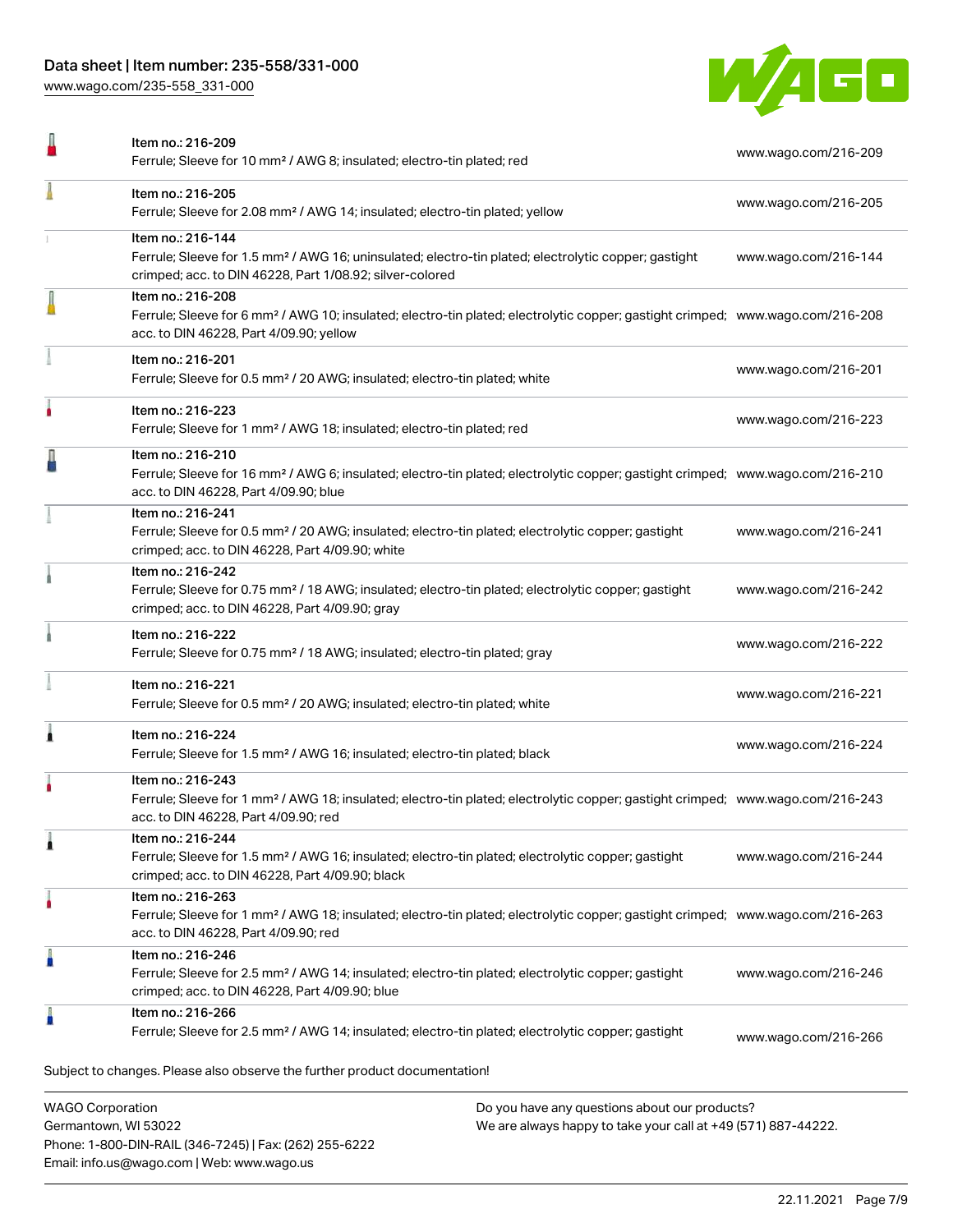[www.wago.com/235-558\\_331-000](http://www.wago.com/235-558_331-000)



crimped; acc. to DIN 46228, Part 4/09.90; blue

| 1 | Item no.: 216-264<br>Ferrule; Sleeve for 1.5 mm <sup>2</sup> / AWG 16; insulated; electro-tin plated; electrolytic copper; gastight<br>crimped; acc. to DIN 46228, Part 4/09.90; black                     | www.wago.com/216-264 |
|---|------------------------------------------------------------------------------------------------------------------------------------------------------------------------------------------------------------|----------------------|
| Â | Item no.: 216-284<br>Ferrule; Sleeve for 1.5 mm <sup>2</sup> / AWG 16; insulated; electro-tin plated; electrolytic copper; gastight<br>crimped; acc. to DIN 46228, Part 4/09.90; black                     | www.wago.com/216-284 |
| ä | Item no.: 216-286<br>Ferrule; Sleeve for 2.5 mm <sup>2</sup> / AWG 14; insulated; electro-tin plated; electrolytic copper; gastight<br>crimped; acc. to DIN 46228, Part 4/09.90; blue                      | www.wago.com/216-286 |
|   | Item no.: 216-287<br>Ferrule; Sleeve for 4 mm <sup>2</sup> / AWG 12; insulated; electro-tin plated; electrolytic copper; gastight crimped; www.wago.com/216-287<br>acc. to DIN 46228, Part 4/09.90; gray   |                      |
|   | Item no.: 216-262<br>Ferrule; Sleeve for 0.75 mm <sup>2</sup> / 18 AWG; insulated; electro-tin plated; electrolytic copper; gastight<br>crimped; acc. to DIN 46228, Part 4/09.90; gray                     | www.wago.com/216-262 |
|   | Item no.: 216-288<br>Ferrule; Sleeve for 6 mm <sup>2</sup> / AWG 10; insulated; electro-tin plated; electrolytic copper; gastight crimped; www.wago.com/216-288<br>acc. to DIN 46228, Part 4/09.90; yellow |                      |
|   | Item no.: 216-289<br>Ferrule; Sleeve for 10 mm <sup>2</sup> / AWG 8; insulated; electro-tin plated; electrolytic copper; gastight crimped; www.wago.com/216-289<br>acc. to DIN 46228, Part 4/09.90; red    |                      |
|   | Item no.: 216-301<br>Ferrule; Sleeve for 0.25 mm <sup>2</sup> / AWG 24; insulated; electro-tin plated; yellow                                                                                              | www.wago.com/216-301 |
|   | Item no.: 216-321<br>Ferrule; Sleeve for 0.25 mm <sup>2</sup> / AWG 24; insulated; electro-tin plated; yellow                                                                                              | www.wago.com/216-321 |
|   | Item no.: 216-322<br>Ferrule; Sleeve for 0.34 mm <sup>2</sup> / 22 AWG; insulated; electro-tin plated; green                                                                                               | www.wago.com/216-322 |
|   | Item no.: 216-267<br>Ferrule; Sleeve for 4 mm <sup>2</sup> / AWG 12; insulated; electro-tin plated; electrolytic copper; gastight crimped; www.wago.com/216-267<br>acc. to DIN 46228, Part 4/09.90; gray   |                      |
|   | Item no.: 216-302<br>Ferrule; Sleeve for 0.34 mm <sup>2</sup> / 22 AWG; insulated; electro-tin plated; light turquoise                                                                                     | www.wago.com/216-302 |
|   |                                                                                                                                                                                                            |                      |

## Downloads Documentation

| <b>Additional Information</b> |            |        |          |
|-------------------------------|------------|--------|----------|
| Technical explanations        | 2019 Apr 3 | pdf    | Download |
|                               |            | 2.0 MB |          |

# Installation Notes

.<br>Subject to changes. Please also observe the further product documentation!

| <b>WAGO Corporation</b>                                | Do you have any questions about our products?                 |
|--------------------------------------------------------|---------------------------------------------------------------|
| Germantown, WI 53022                                   | We are always happy to take your call at +49 (571) 887-44222. |
| Phone: 1-800-DIN-RAIL (346-7245)   Fax: (262) 255-6222 |                                                               |
| Email: info.us@wago.com   Web: www.wago.us             |                                                               |